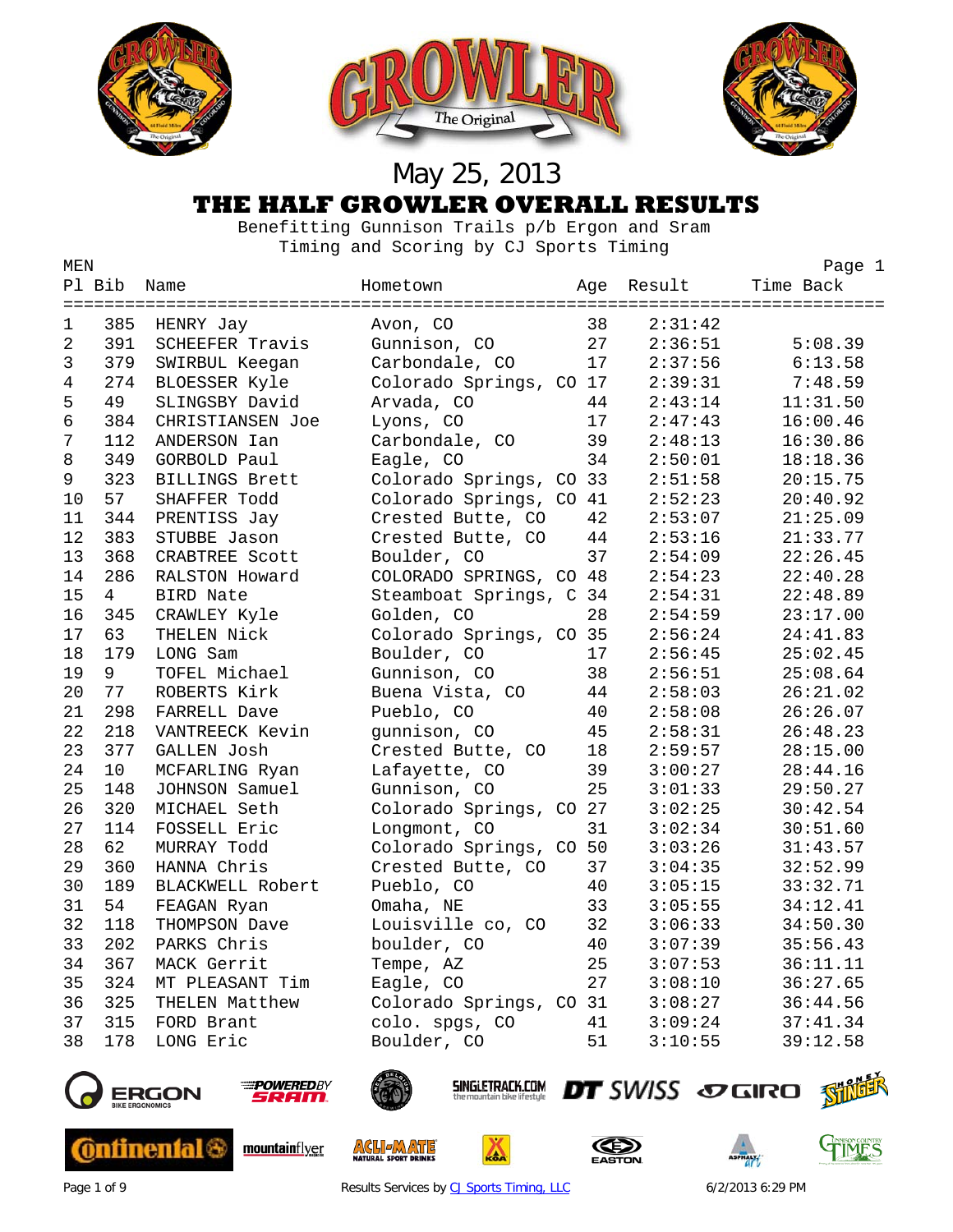





|    | Pl Bib | Name                                   | Hometown                | Age | Result  | Time Back |
|----|--------|----------------------------------------|-------------------------|-----|---------|-----------|
|    |        |                                        |                         |     |         |           |
| 39 | 265    | KHODOR Samer                           | Evergreen, CO           | 44  | 3:12:04 | 40:21.28  |
| 40 | 338    | VAILLANCOURT Eric                      | Colorado Springs, CO 44 |     | 3:12:24 | 40:41.17  |
| 41 | 46     | POOLE Andy                             | Aspen, CO               | 44  | 3:13:20 | 41:37.28  |
| 42 | 86     | FARNEY Christopher                     | Grand Junction, CO      | 29  | 3:13:30 | 41:47.94  |
| 43 | 174    | KENNEY Bobby                           | Wheat Ridge, CO         | 25  | 3:13:52 | 42:09.34  |
| 44 | 75     | MANGAN Michael                         | Albuquerque, NM         | 45  | 3:14:33 | 42:50.71  |
| 45 | 88     | WRIGHT Dave                            | Evergreen, CO           | 48  | 3:15:17 | 43:34.29  |
| 46 | 182    | ROCK Garret                            | Golden, CO              | 34  | 3:15:45 | 44:02.78  |
| 47 | 208    | STARKEY Nick                           | Colorado Springs, CO 44 |     | 3:15:50 | 44:07.46  |
| 48 | 91     | MEANS Nate                             | Columbia, MO            | 40  | 3:16:08 | 44:26.07  |
| 49 | 76     | CORMANY Craig                          | Golden, CO              | 41  | 3:16:12 | 44:29.50  |
| 50 | 139    | PALUMBO Lance                          | Denver, CO              | 50  | 3:16:22 | 44:39.53  |
| 51 | 313    | OBOYLE Craig                           | Colorado Springs, CO 36 |     | 3:16:43 | 45:00.37  |
| 52 | 106    | KNIGHT Dan                             | Colorado Springs, CO 52 |     | 3:17:01 | 45:18.78  |
| 53 | 138    | MAXIMON Joshua                         | Boulder, CO             | 41  | 3:18:49 | 47:06.32  |
| 54 | 181    | MANGLE Bill                            | Golden, CO              | 39  | 3:18:59 | 47:16.63  |
| 55 | 184    | WENDLING Hugo                          | Denver, CO              | 39  | 3:19:41 | 47:58.48  |
| 56 | 187    | SANDOVAL Marvin                        | Leadville, CO           | 35  | 3:21:13 | 49:30.15  |
| 57 | 362    | MABRY Stephen                          | Crested Butte, CO       | 45  | 3:22:13 | 50:30.45  |
| 58 | 152    | ROTH Jeffrey                           | Boulder, CO             | 53  | 3:22:25 | 50:42.98  |
| 59 | 200    | EVANS Scott                            | Golden, CO              | 38  | 3:22:41 | 50:58.94  |
| 60 | 207    | BARKLEY Matthew                        | Golden, CO              | 33  | 3:23:02 | 51:19.51  |
| 61 | 79     | LOMMELE Steve                          | Boulder, CO             | 32  | 3:23:04 | 51:22.06  |
| 62 | 34     | HALL Ty                                | Leadville, CO           | 47  | 3:23:07 | 51:24.92  |
| 63 | 347    | VOEGELI Mark                           | crested butte, CO       | 42  | 3:23:14 | 51:31.30  |
| 64 | 92     | AMIRAULT Ryan                          | Boulder, CO             | 31  | 3:23:57 | 52:14.90  |
| 65 | 335    | RITER Michael                          | Boulder, CO             | 38  | 3:24:05 | 52:22.44  |
| 66 | 266    | MILLER Rick                            | Golden, CO              | 56  | 3:24:44 | 53:01.32  |
| 67 | 357    | HARNESS John                           | Colorado springs, CO 44 |     | 3:25:00 | 53:17.81  |
| 68 | 316    | <b>BINGE Brian</b>                     | Dillon, CO              | 40  | 3:25:39 | 53:57.10  |
| 69 | 387    | CLASSEN Mike                           | Grand Junction, CO      | 56  | 3:26:02 | 54:19.51  |
| 70 | 378    | CARROLL Torrey Carro Crested Butte, CO |                         | 47  | 3:26:04 | 54:21.37  |
| 71 | 303    | JUDKINS Tim                            | Montrose, CO            | 35  | 3:26:28 | 54:45.43  |
| 72 | 302    | JUDKINS Andrew                         | Colorado Springs, CO 35 |     | 3:26:29 | 54:46.38  |
| 73 | 140    | BEERS Seth                             | Denver, CO              | 35  | 3:26:30 | 54:47.49  |
| 74 | 28     | WINEGAR Michael                        | Amarillo, TX            | 36  | 3:26:36 | 54:53.31  |
| 75 | 102    | EDMISTON Scott                         | Loveland, CO            | 32  | 3:27:30 | 55:47.79  |
| 76 | 289    | MOORE Chase                            | Denver, CO              | 23  | 3:29:19 | 57:36.48  |
| 77 | 82     | RIZZO Jon                              | Grand Junction, CO      | 40  | 3:29:32 | 57:49.47  |
|    |        |                                        |                         |     |         |           |



**Continental &** 



mountainflyer



**ACLIEMATE** 

**SINGLETRACK.COM** 

厸





Page 2 of 9 Results Services by [CJ Sports Timing, LLC](http://www.cjtiming.com/) 6/2/2013 6:29 PM

**DT** SWISS SOGIRO SHILL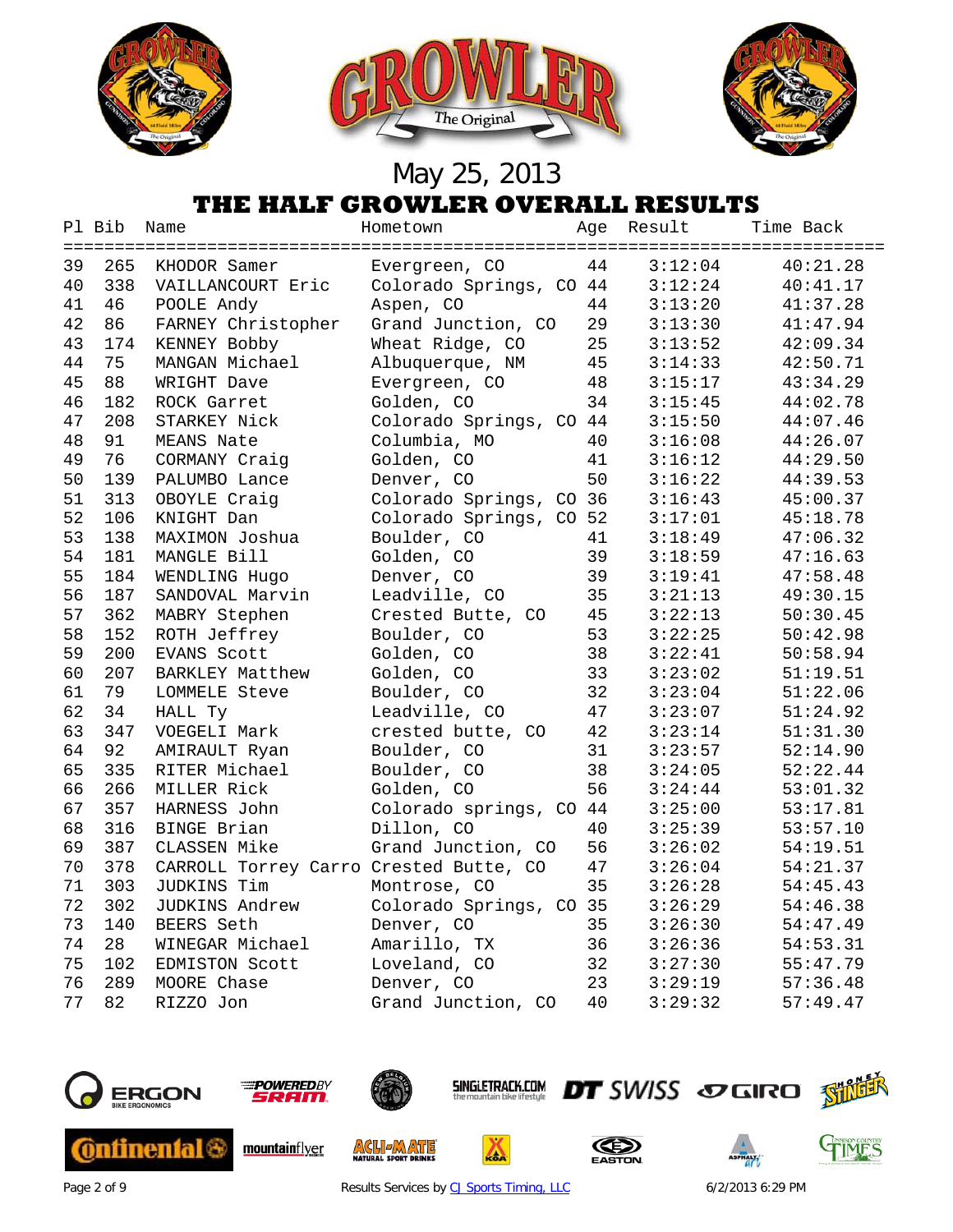





# May 25, 2013

| THE HALF GROWLER OVERALL RESULTS |  |  |
|----------------------------------|--|--|
|                                  |  |  |

|    | Pl Bib  | Name              | Hometown                | Age | Result  | Time Back  |
|----|---------|-------------------|-------------------------|-----|---------|------------|
| 78 | 128     | SITES Kaden       | Salida, CO              | 14  | 3:30:53 | 59:10.29   |
| 79 | 238     | MARVIN Allan      | Denver, CO              | 64  | 3:30:54 | 59:11.82   |
| 80 | 66      | WESTER Matt       | Denver, CO              | 44  | 3:30:55 | 59:12.68   |
| 81 | 190     | RICE Adam         | Golden, CO              | 39  | 3:31:02 | 59:19.39   |
| 82 | 267     | FINK Benji        | Minturn, CO             | 41  | 3:31:14 | 59:31.54   |
| 83 | 226     | LIN Owen          | Denver, CO              | 37  | 3:31:15 | 59:32.22   |
| 84 | 169     | VAN ATTA Charles  | Denver, CO              | 46  | 3:31:24 | 59:41.62   |
| 85 | 331     | MORAN Tyler       | Monument, CO            | 29  | 3:31:26 | 59:43.76   |
| 86 | 229     | ACKISON Chad      | Colorado Springs, CO 39 |     | 3:31:33 | 59:50.82   |
| 87 | 318     | HALE Kevin        | Colorado Springs, CO    | 38  | 3:32:17 | 1:00:34.91 |
| 88 | 372     | ANDREW Robert     | Boulder, CO             | 48  | 3:32:55 | 1:01:12.69 |
| 89 | 231     | WILLISS Christian | Denver, CO              | 40  | 3:34:04 | 1:02:21.17 |
| 90 | 334     | LESAGE David      | Highlands Ranch, CO     | 42  | 3:34:26 | 1:02:43.75 |
| 91 | 29      | HALLE Richard     | Englewood, CO           | 49  | 3:34:39 | 1:02:57.04 |
| 92 | 42      | KINTNER Larry     | Harlan, IA              | 47  | 3:34:55 | 1:03:12.74 |
| 93 | 113     | TREDENNICK Andrew | Fort Collins, CO        | 29  | 3:35:42 | 1:03:59.60 |
| 94 | 99      | SHERMAN Lane      | Peyton, CO              | 45  | 3:36:01 | 1:04:18.45 |
| 95 | 389     | WIGGIN Maxwell    | Gunnison, CO            | 15  | 3:36:02 | 1:04:19.55 |
| 96 | 205     | STALEY Chris      | colorado springs, CO 42 |     | 3:36:03 | 1:04:20.35 |
| 97 | 137     | WEINBERG Morgan   | Crested Butte, CO       | 35  | 3:38:57 | 1:07:14.98 |
| 98 | 153     | FISHER Keith      | gunnison, CO            | 43  | 3:39:22 | 1:07:39.51 |
| 99 | 195     | JUNG Andrew       | Evergreen, CO           | 42  | 3:39:35 | 1:07:53.02 |
|    | 100 123 | KIRCHNER Steven   | Vail, CO                | 47  | 3:39:56 | 1:08:13.95 |
|    | 101 288 | LONG Tim          | Central City, CO        | 45  | 3:40:29 | 1:08:46.50 |
|    | 102 176 | BOUNMARK Kedith   | Denver, CO              | 37  | 3:40:34 | 1:08:51.63 |
|    | 103 342 | CROSS Patrick     | Colorado Springs, CO 43 |     | 3:42:17 | 1:10:35.10 |
|    | 104 64  | MOON David        | Denver, CO              | 45  | 3:42:38 | 1:10:55.57 |
|    | 105 263 | MUTLU Kory        | Denver, CO              | 43  | 3:42:54 | 1:11:11.36 |
|    | 106 359 | WIENS Cooper      | Gunnison, CO            | 14  | 3:43:01 | 1:11:18.39 |
|    | 107 217 | WHEELER Justin    | Lubbock, TX             | 33  | 3:43:14 | 1:11:31.22 |
|    | 108 340 | MARGRAVE Ian      | Amarillo, TX            | 27  | 3:43:19 | 1:11:36.39 |
|    | 109 119 | STUTZMAN Shane    | Colorado Springs, CO 35 |     | 3:43:47 | 1:12:04.25 |
|    | 110 95  | DOWELL Richard    | Lakewood, CO            | 55  | 3:44:07 | 1:12:24.40 |
|    | 111 101 | MACFARLANE Bill   | Edwards, CO             | 47  | 3:45:05 | 1:13:22.16 |
|    | 112 122 | <b>WATHEN Joe</b> | denver, CO              | 51  | 3:45:09 | 1:13:26.25 |
|    | 113 293 | ALWINE Jason      | Colorado Springs, CO 35 |     | 3:45:09 | 1:13:26.94 |
|    | 114 233 | DUCKETT Sean      | Denver, CO              | 30  | 3:45:25 | 1:13:42.99 |
|    | 115 151 | MILLER Kevin      | Boulder, CO             | 43  | 3:45:58 | 1:14:15.60 |
|    | 116 321 | ZILBERT Jason     | denver, CO              | 30  | 3:46:39 | 1:14:56.50 |







**ACL JAATE** 



Ă





GIMES

Page 3 of 9 Results Services by [CJ Sports Timing, LLC](http://www.cjtiming.com/) 6/2/2013 6:29 PM

DT SWISS SO GIRO Shini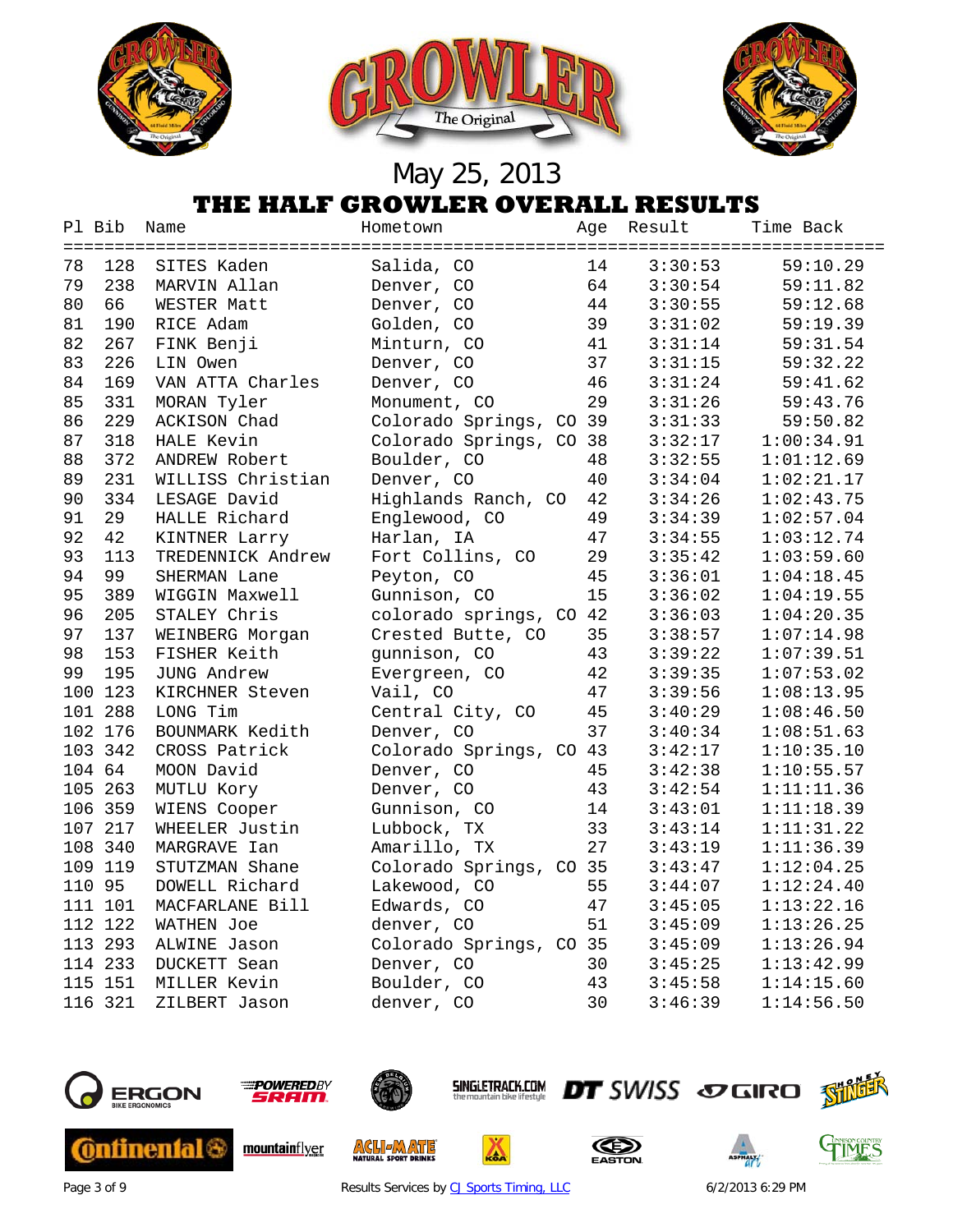





| Pl Bib  | Name              | Hometown                | Age | Result  | Time Back  |
|---------|-------------------|-------------------------|-----|---------|------------|
| 117 108 | TOMITSCH Pete     | Colorado Springs, CO 42 |     | 3:46:53 | 1:15:10.52 |
| 118 69  | STOLL Adam        | Omaha, NE               | 29  | 3:46:54 | 1:15:11.95 |
| 119 314 | FRENCH Jeff       | Morrison, CO            | 44  | 3:47:23 | 1:15:40.71 |
| 120 103 | MAGES Mark        | Ignacio, CO             | 39  | 3:47:27 | 1:15:44.97 |
| 121 97  | WALICK Dave       | Colorado Springs, CO 41 |     | 3:47:47 | 1:16:04.42 |
| 122 22  | EYBERG Todd       | Council Bluffs, IA      | 40  | 3:47:59 | 1:16:16.65 |
| 123 144 | PARKS Smiley      | Bozeman, MT             | 39  | 3:48:37 | 1:16:55.11 |
| 124 23  | COLLINS David     | Grand Junction, CO      | 46  | 3:48:43 | 1:17:00.21 |
| 125 131 | THOMPSON Steve    | Crested Butte, CO       | 41  | 3:48:43 | 1:17:01.02 |
| 126 161 | SORUM Mike        | denver, CO              | 40  | 3:51:44 | 1:20:01.88 |
| 127 304 | PRAEGER Joseph    | Amarillo, TX            | 58  | 3:52:49 | 1:21:06.50 |
| 128 30  | BRANNON Daniel    | Amarillo, TX            | 37  | 3:53:42 | 1:22:00.03 |
| 129 124 | MILLER Marshall   | Denver, CO              | 36  | 3:55:03 | 1:23:20.14 |
| 130 211 | HARRIS Thomas     | Colorado Springs, CO 34 |     | 3:55:04 | 1:23:21.96 |
| 131 224 | LOWE Walker       | Durango, CO             | 46  | 3:55:26 | 1:23:43.59 |
| 132 258 | MYERS Gary        | Golden, CO              | 68  | 3:56:24 | 1:24:41.61 |
| 133 111 | TURLEY Tom        | Denver, CO              | 48  | 3:56:58 | 1:25:16.05 |
| 134 222 | BLIKE Chris       | Park City, UT           | 45  | 3:58:56 | 1:27:14.01 |
| 135 126 | KELLY Bruce       | Leadville, CO           | 61  | 3:59:34 | 1:27:51.85 |
| 136 56  | SMITH Eric        | USAFA, CO               | 35  | 4:00:38 | 1:28:55.92 |
| 137 160 | BEHNING Tate      | Boulder, CO             | 31  | 4:02:09 | 1:30:26.59 |
| 138 109 | MACRAE Holden     | Malibu, CA              | 57  | 4:03:52 | 1:32:10.10 |
| 139 388 | LANDRY Peter      | Gunnison, CO            | 16  | 4:03:54 | 1:32:11.99 |
| 140 80  | YVARS Christopher | Highlands Ranch, CO     | 41  | 4:03:56 | 1:32:13.82 |
| 141 158 | JEPSEN Eric       | Longmont, CO            | 41  | 4:03:58 | 1:32:15.18 |
| 142 353 | BECKLOFF Aaron    | Golden, CO              | 35  | 4:04:00 | 1:32:17.56 |
| 143 167 | STEPHENS Brooks   | Cheyenne, WY            | 24  | 4:04:27 | 1:32:44.38 |
| 144 155 | DIPRETORO Emilio  | Denver, CO              | 42  | 4:04:33 | 1:32:50.72 |
| 145 225 | CARTER Thomas     | Frisco, CO              | 54  | 4:06:57 | 1:35:14.36 |
| 146 60  | DARRAH Kevin      | Highlands Ranch, CO     | 44  | 4:06:58 | 1:35:15.56 |
| 147 84  | FRASER Robert     | Fort Collins, CO        | 35  | 4:07:01 | 1:35:18.33 |
| 148 252 | CHRYSLER Andy     | Golden, CO              | 49  | 4:07:37 | 1:35:54.62 |
| 149 143 | TAYLOR Mark       | Littleton, CO           | 40  | 4:08:36 | 1:36:53.23 |
| 150 219 | YEGIAN Jeff       | Boulder, CO             | 48  | 4:08:51 | 1:37:08.17 |
| 151 58  | WILDER Kevin      | Colorado Springs, CO 45 |     | 4:08:52 | 1:37:09.25 |
| 152 196 | HEAD Al           | Golden, CO              | 41  | 4:08:57 | 1:37:14.89 |
| 153 280 | CURFMAN Jim       | Golden, CO              | 64  | 4:09:11 | 1:37:28.33 |
| 154 285 | THRON Peter       | boulder, CO             | 53  | 4:09:11 | 1:37:28.78 |
| 155 307 | VANONGEVALLE Alan | amarillo, TX            | 45  | 4:09:18 | 1:37:35.85 |
|         |                   |                         |     |         |            |







Page 4 of 9 Results Services by [CJ Sports Timing, LLC](http://www.cjtiming.com/) 6/2/2013 6:29 PM

厸

**DT** SWISS SOGIRO SHILL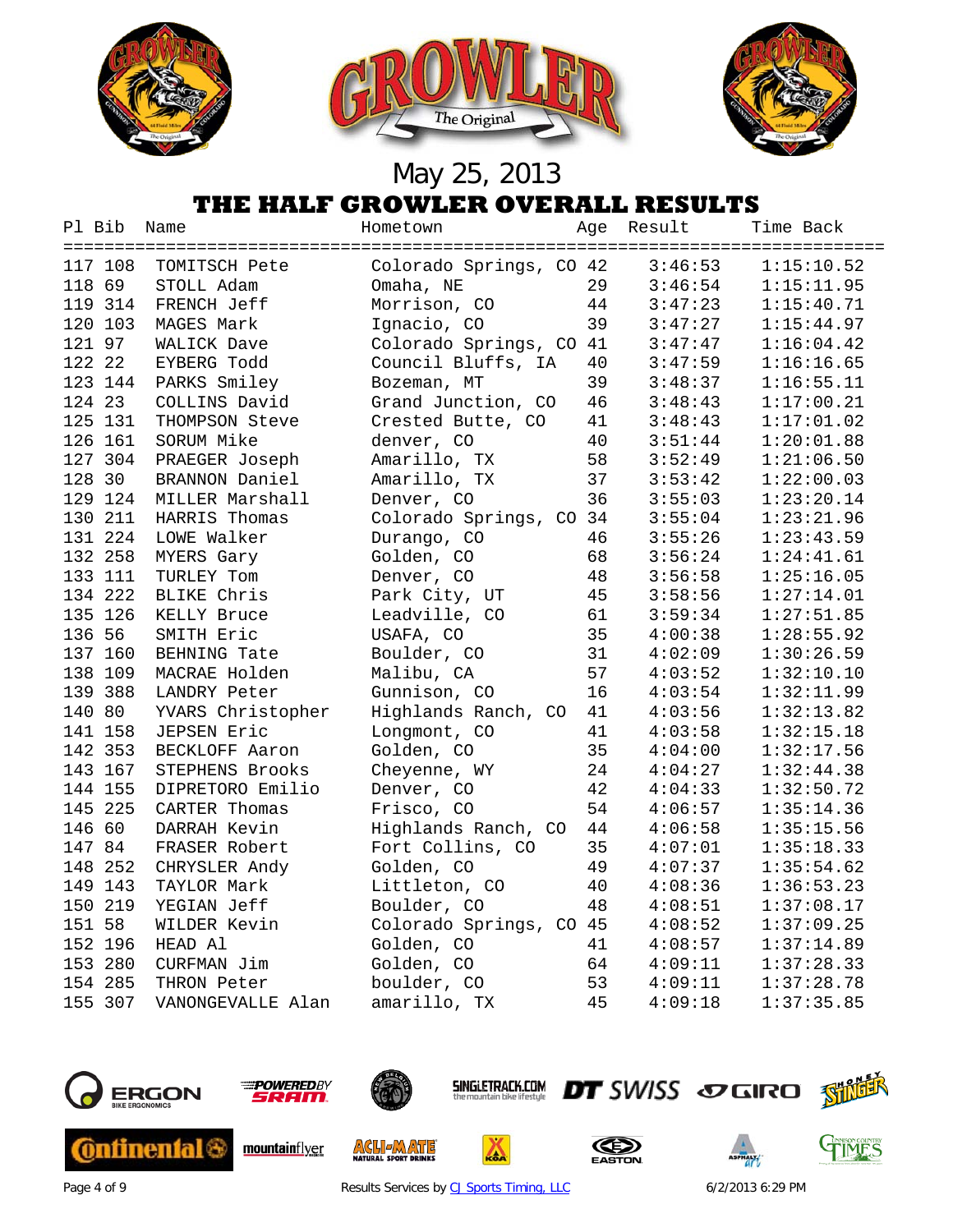





| Pl Bib  | Name                            | Hometown                | Age | Result  | Time Back  |
|---------|---------------------------------|-------------------------|-----|---------|------------|
|         |                                 |                         |     |         |            |
| 156 336 | BUDDEN Alan                     | Golden, CO              | 40  | 4:09:21 | 1:37:38.30 |
| 157 25  | <b>HAMEL Thomas</b>             | Monument, CO            | 43  | 4:09:51 | 1:38:08.39 |
| 158 127 | SITES Cole                      | Salida, CO              | 13  | 4:11:39 | 1:39:56.52 |
| 159 89  | SELLERS Kevin                   | grand junction, CO      | 49  | 4:12:26 | 1:40:44.05 |
| 160 333 | SHANER Bill                     | Colorado Springs, CO    | 45  | 4:12:29 | 1:40:46.29 |
| 161 228 | KLEINGARTNER Christo Denver, CO |                         | 36  | 4:12:59 | 1:41:16.94 |
| 162 253 | HOMOLKA Michael                 | Littleton, CO           | 38  | 4:13:09 | 1:41:26.51 |
| 163 358 | CHAVEZ Mark Anthony             | Los Alamos, NM          | 45  | 4:13:31 | 1:41:48.76 |
| 164 26  | WALKER Cameron                  | Castle Rock, CO         | 42  | 4:13:42 | 1:42:00.11 |
| 165 215 | SMITH Brad                      | Hays, KS                | 43  | 4:14:36 | 1:42:53.97 |
| 166 135 | SPOONER Jeff                    | Albuquerque, NM         | 43  | 4:15:42 | 1:43:59.42 |
| 167 201 | HINDES Dave                     | GUNNISON, CO            | 49  | 4:15:49 | 1:44:07.02 |
| 168 348 | KUHN Mike                       | Golden, CO              | 45  | 4:18:03 | 1:46:20.80 |
| 169 356 | KREIKEMEIER Brad                | Fort Collins, CO        | 37  | 4:18:20 | 1:46:37.26 |
| 170 330 | NIELSEN Wade                    | golden, CO              | 38  | 4:18:34 | 1:46:52.11 |
| 171 327 | MCCORMICK Bill                  | Salida, CO              | 49  | 4:18:48 | 1:47:05.94 |
| 172 329 | GUINN Mike                      | Colorado Springs, CO 43 |     | 4:18:50 | 1:47:07.89 |
| 173 145 | WATKINS Tim                     | palmer lake, CO         | 56  | 4:19:48 | 1:48:06.07 |
| 174 94  | SHIPLEY Kyle                    | Edmond, OK              | 32  | 4:20:42 | 1:48:59.93 |
| 175 121 | GRUBER Michael                  | Englewood, CO           | 41  | 4:21:30 | 1:49:47.28 |
| 176 227 | BRADDOCK Stuart                 | Denver, CO              | 39  | 4:21:48 | 1:50:05.21 |
| 177 115 | MERRIFIELD Michael              | Colorado Springs, CO 66 |     | 4:22:15 | 1:50:32.14 |
| 178 129 | SITES Brent                     | Salida, CO              | 41  | 4:24:17 | 1:52:35.12 |
| 179 157 | TAME Paul                       | Gunnison, CO            | 46  | 4:24:36 | 1:52:53.93 |
| 180 305 | SILVA Art                       | Amarillo, TX            | 35  | 4:25:25 | 1:53:42.75 |
| 181 301 | CARPENTER Tyson                 | Denver, CO              | 36  | 4:26:15 | 1:54:32.89 |
| 182 78  | JACOBS Randy                    | Denver, CO              | 51  | 4:26:45 | 1:55:02.62 |
| 183 369 | ADAMS David                     | Edgewater, CO           | 37  | 4:26:54 | 1:55:11.50 |
| 184 37  | JOHNSON Greg                    | greenwood village, C 45 |     | 4:27:13 | 1:55:30.67 |
| 185 47  | CHEN Lyndon                     | Thornton, CO            | 39  | 4:27:34 | 1:55:51.65 |
| 186 40  | HAYDEL Stephen                  | Boulder, CO             | 44  | 4:28:23 | 1:56:40.62 |
| 187 125 | TRUJILLO Wayne                  | Colorado Springs, CO 52 |     | 4:28:52 | 1:57:09.70 |
| 188 290 | <b>EYERMANN Jake</b>            | Colorado Springs, CO 30 |     | 4:29:55 | 1:58:12.60 |
| 189 279 | PAGLIASSOTTI Michael Denver, CO |                         | 54  | 4:30:09 | 1:58:26.18 |
| 190 194 | RIGDON James                    | Colorado Springs, CO 44 |     | 4:31:27 | 1:59:44.93 |
| 191 68  | BRISLIN Mike                    | DENVER, CO              | 51  | 4:31:35 | 1:59:52.36 |
| 192 116 | MURRAY Phil                     | Loveland, CO            | 52  | 4:32:06 | 2:00:23.78 |
| 193 299 | PRIBRAMSKY Mark                 | vail, CO                | 44  | 4:32:35 | 2:00:52.44 |
| 194 180 | HILMER Mike                     | eagle, CO               | 44  | 4:32:36 | 2:00:53.41 |
|         |                                 |                         |     |         |            |



Page 5 of 9 Results Services by [CJ Sports Timing, LLC](http://www.cjtiming.com/) 6/2/2013 6:29 PM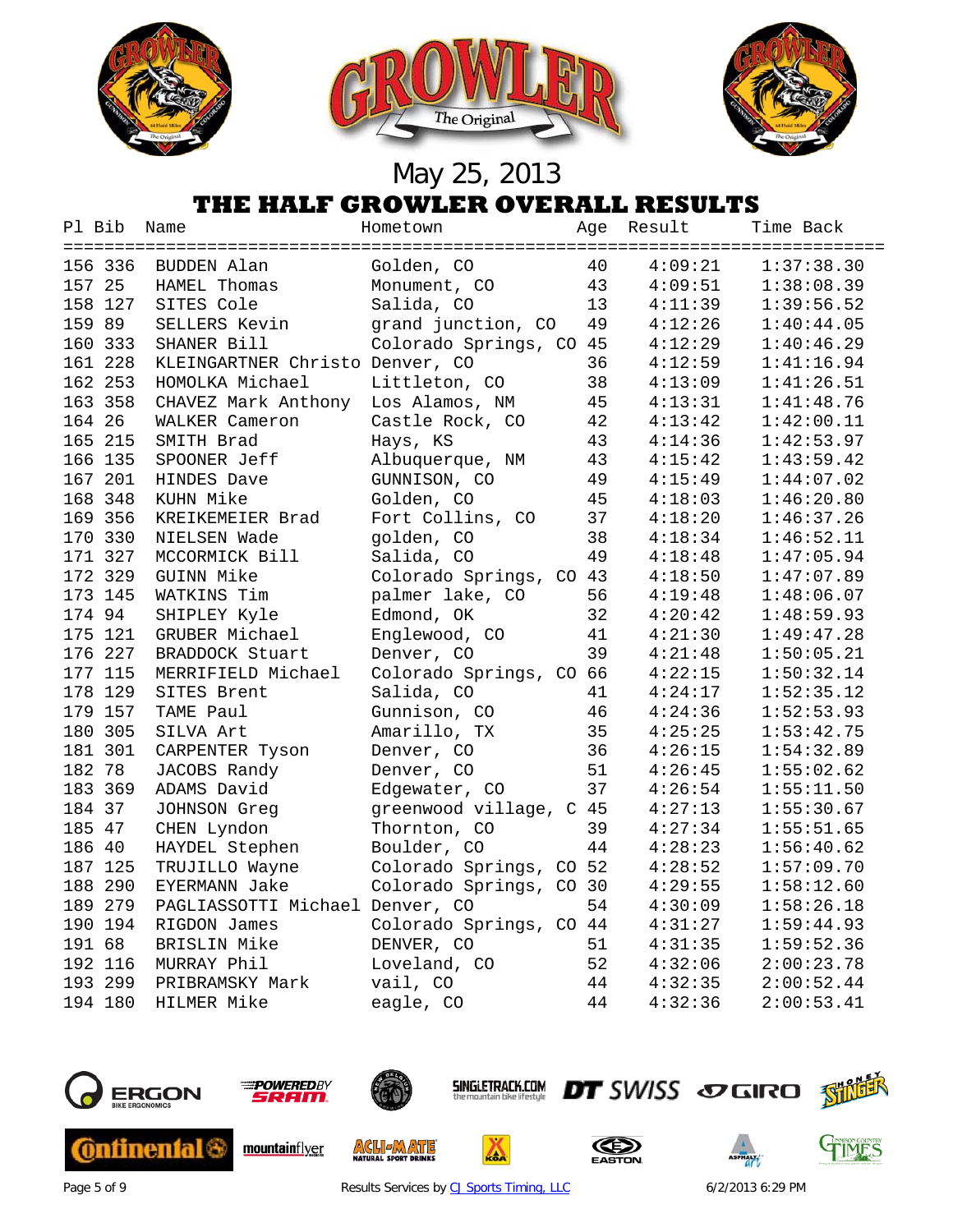





| Pl Bib  | Name                  | Hometown                | Age | Result  | Time Back  |
|---------|-----------------------|-------------------------|-----|---------|------------|
|         |                       |                         |     |         |            |
| 195 371 | POLITZER Tom          | Golden, CO              | 57  | 4:32:50 | 2:01:07.72 |
| 196 150 | BROUWER Jeremy        | Erie, CO                | 21  | 4:33:07 | 2:01:24.90 |
| 197 50  | PESSOT Al             | Boulder, CO             | 54  | 4:34:38 | 2:02:56.00 |
| 198 31  | HERRIG Geoffrey       | Greeley, CO             | 40  | 4:35:26 | 2:03:43.82 |
| 199 277 | LASALLE David         | Denver, CO              | 51  | 4:37:46 | 2:06:03.70 |
| 200 243 | VANAMBURGH Bart       | Ft Worth, TX            | 50  | 4:38:27 | 2:06:45.11 |
| 201 380 | <b>BOLANDER Bruce</b> | vadito, NM              | 60  | 4:38:32 | 2:06:49.79 |
| 202 251 | HUNT Scott            | Boulder, CO             | 42  | 4:38:34 | 2:06:51.80 |
| 203 141 | ABELE Carl            | Grand junction, CO      | 53  | 4:39:04 | 2:07:22.11 |
| 204 261 | MENEGHETTI Anthony    | Lafayette, CO           | 39  | 4:40:18 | 2:08:35.32 |
| 205 311 | ALESCH Jon            | Highlands Ranch, CO     | 29  | 4:41:13 | 2:09:31.02 |
| 206 21  | <b>BANKS Scoty</b>    | Salida, CO              | 41  | 4:41:37 | 2:09:55.08 |
| 207 246 | KOBAYASHI Ky          | Colorado Springs, CO 44 |     | 4:46:53 | 2:15:10.18 |
| 208 247 | HOOTMAN Kent          | Albuquerque, NM         | 49  | 4:48:32 | 2:16:49.18 |
| 209 93  | ECONOMOU Tom          | Denver, CO              | 42  | 4:49:28 | 2:17:45.30 |
| 210 221 | OWEN Daniel           | Denver, CO              | 32  | 4:49:29 | 2:17:47.13 |
| 211 236 | COOPER Scott          | Erie, CO                | 52  | 4:50:50 | 2:19:08.06 |
| 212 248 | HAGGERTY Charles      | Colorado Springs, CO 38 |     | 4:52:20 | 2:20:37.37 |
| 213 341 | HOUSTON Brent         | Denver, CO              | 42  | 4:53:17 | 2:21:34.90 |
| 214 278 | WOJCIK Nathan         | Denver, CO              | 35  | 4:54:03 | 2:22:20.52 |
| 215 244 | KOMASSA Kevin         | Colorado Springs, CO 39 |     | 4:58:42 | 2:26:59.56 |
| 216 98  | CHRISCADEN Andrew     | Denver, CO              | 30  | 4:59:00 | 2:27:17.20 |
| 217 170 | LUTES Christopher     | Los Alamos, NM          | 41  | 4:59:52 | 2:28:10.03 |
| 218 254 | SCOTT Craig           | Boulder, CO             | 37  | 5:00:55 | 2:29:12.83 |
| 219 172 | MARTIN Jimmy          | boulder, CO             | 52  | 5:01:39 | 2:29:56.72 |
| 220 33  | PLACE Jeffery         | Eagle, CO               | 42  | 5:03:05 | 2:31:22.43 |
| 221 300 | HALL Geoff            | Amarillo, TX            | 35  | 5:03:36 | 2:31:53.68 |
| 222 214 | COX Drew              | Manitou Springs, CO     | 38  | 5:05:19 | 2:33:36.96 |
| 223 283 | CROW David            | arvada, CO              | 36  | 5:09:32 | 2:37:50.00 |
| 224 24  | CRISWELL Blake        | Highlands Ranch, CO     | 40  | 5:12:34 | 2:40:51.17 |
| 225 203 | DAVENPORT Thomas      | Denver, CO              | 49  | 5:18:11 | 2:46:28.78 |
| 226 339 | MCPEEK Scott          | Colorado Springs, CO 32 |     | 5:20:01 | 2:48:18.86 |
| 227 354 | DAVIS Ben             | Golden, CO              | 36  | 5:22:14 | 2:50:31.50 |
| 228 268 | HANNAH Roy            | Denver, CO              | 45  | 5:23:59 | 2:52:16.68 |
| 229 198 | ELLIS Scott           | Johnstown, CO           | 53  | 5:24:28 | 2:52:45.23 |
| 230 308 | PHILLIPS Jeff         | Colorado Springs, CO 42 |     | 5:26:15 | 2:54:33.00 |
| 231 59  | FERNANDEZ Carlos      | Denver, CO              | 38  | 5:26:19 | 2:54:36.78 |
| 232 52  | KENNEY Ben            | St Cloud, FL            | 30  | 5:27:16 | 2:55:33.43 |
| 233 343 | SMITH Robert          | Castle Rock, CO         | 50  | 5:29:00 | 2:57:18.12 |
|         |                       |                         |     |         |            |





mountainflyer



**ACLIEMATE** 





厸





Page 6 of 9 Results Services by [CJ Sports Timing, LLC](http://www.cjtiming.com/) 6/2/2013 6:29 PM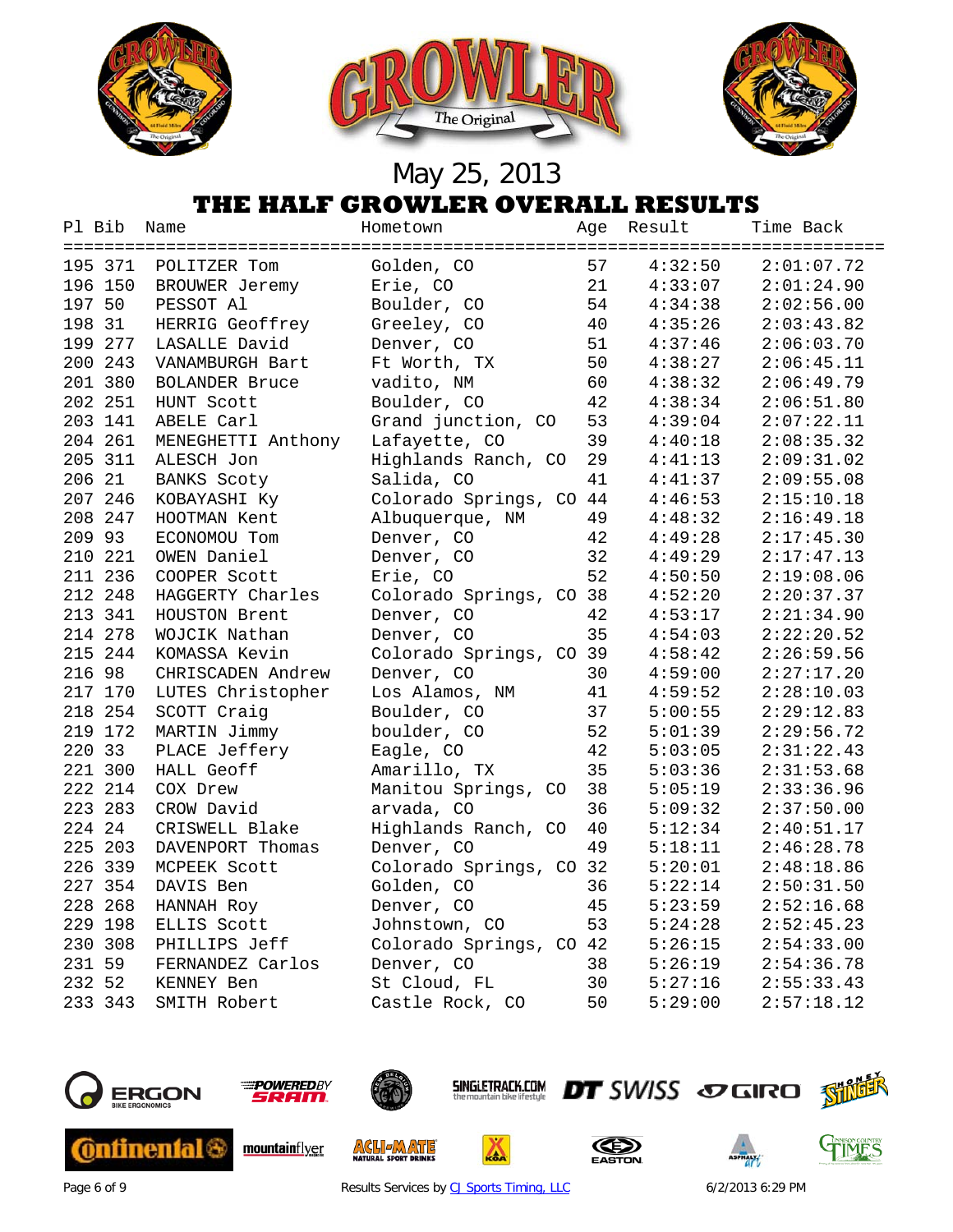

| Pl Bib  | Name                             | Hometown                            | Aqe | Result                 | Time Back  |
|---------|----------------------------------|-------------------------------------|-----|------------------------|------------|
| 234 240 | -----------------<br>ANDREWS Ken | =====================<br>Denver, CO | 38  | -----------<br>5:37:40 | 3:05:57.32 |
| 235 193 | WAGGETT Chris                    | Castle Rock, CO                     | 50  | 5:38:45                | 3:07:02.39 |
| 236 72  | COMBS Christian                  | Oklahoma City, OK                   | 40  | 5:39:11                | 3:07:28.37 |
| 237 188 | REES Scott                       | Berthoud, CO                        | 43  | 5:42:28                | 3:10:45.67 |
| 238 192 | FERREE Tim                       | Lakewood, CO                        | 49  | 5:51:59                | 3:20:16.30 |
| 239 136 | PITTMAN P Wayne                  | Monument, CO                        | 37  | 6:01:44                | 3:30:01.30 |
| 240 273 | GILMORE Lonnie                   | longmont, CO                        | 42  | 6:02:24                | 3:30:42.05 |
| 241 61  | MCGEEHAN C Kevin                 | Los Angeles, CA                     | 61  | 6:07:59                | 3:36:16.95 |
| 242 260 | COLLINS Greq                     | Bushland, TX                        | 59  | 6:11:48                | 3:40:05.39 |
| 243 352 | DARBY Ken                        | qunnison, CO                        | 30  | 6:11:52                | 3:40:09.17 |
| 244 250 | RHEE Paul                        | Spokane, WA                         | 44  | 6:17:24                | 3:45:41.91 |
| 245 173 | RICHMOND Jason                   | Farmington, NM                      | 41  | 6:22:35                | 3:50:52.40 |
| 246 351 | BENDJY Kevin                     | Denver, CO                          | 34  | 6:30:55                | 3:59:12.73 |
| 247 245 | REMINGTON Kevin                  | brandon, FL                         | 37  | 6:50:50                | 4:19:07.89 |
| 247 296 | DAVIS Andy                       | Manitou Springs, CO                 | 41  | 6:50:50                | 4:19:07.89 |



Page 7 of 9 Results Services by [CJ Sports Timing, LLC](http://www.cjtiming.com/) 6/2/2013 6:29 PM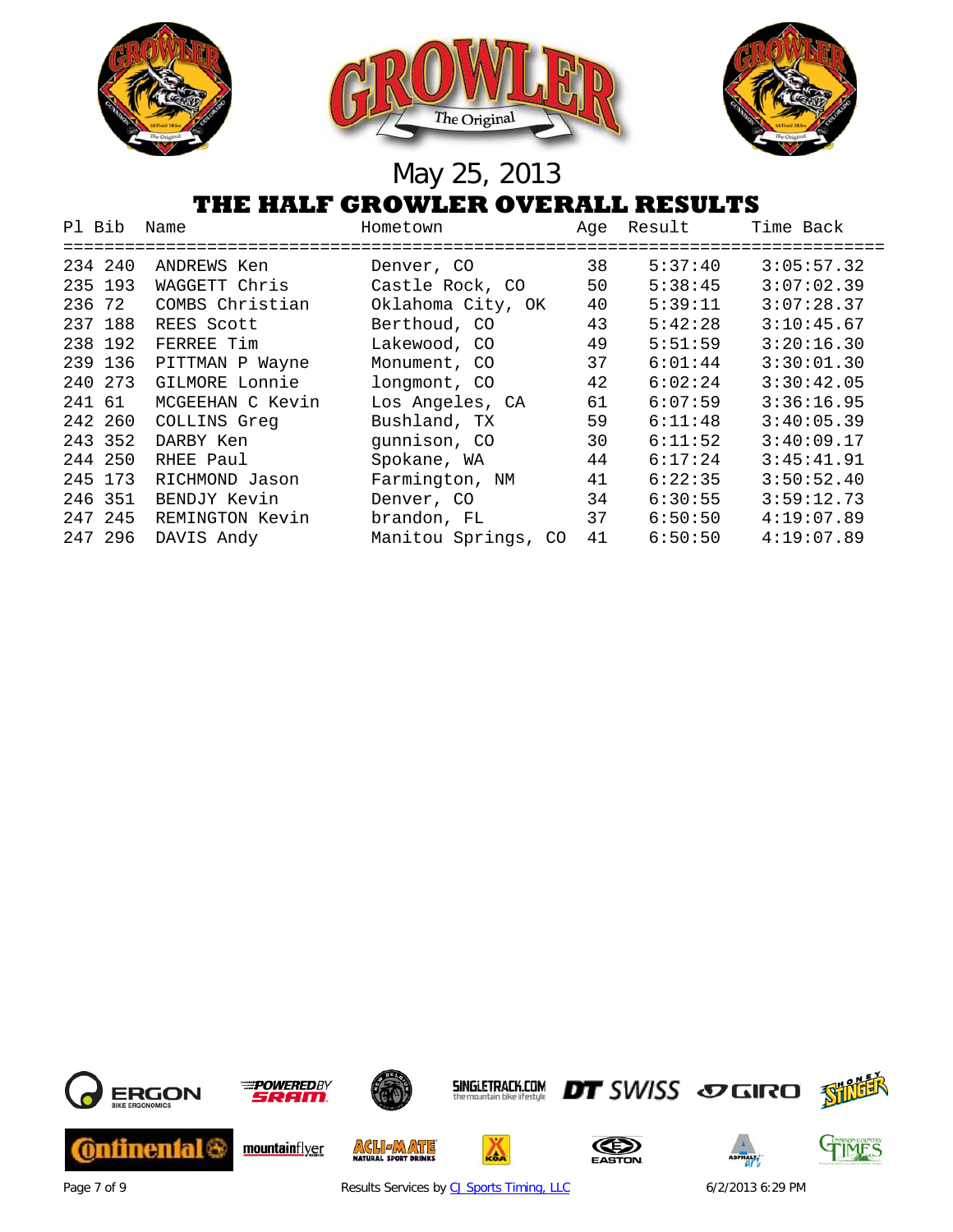

|    | LADIES |                                              |                         |    |            |                                    |
|----|--------|----------------------------------------------|-------------------------|----|------------|------------------------------------|
|    | Pl Bib | Name                                         | Hometown                |    | Age Result | Time Back<br>===================== |
| 1  | 12     | BEISEL Amy                                   | Gunnison, CO            | 29 | 2:56:51    | 25:08.49                           |
| 2  | 376    | REEVES Gretchen                              | avon, CO                | 41 | 3:02:14    | 30:31.50                           |
| 3  | 363    | DICKINSON Sydney                             | Crested Butte, CO       | 31 | 3:19:43    | 48:00.38                           |
| 4  | 87     | WRIGHT Coreen                                | Evergreen, CO           | 47 | 3:23:06    | 51:23.38                           |
| 5  | 390    | TRAINER Melissa                              | Boulder, CO             | 46 | 3:23:37    | 51:54.47                           |
| 6  | 48     | SLINGSBY Michelle                            | Arvada, CO              | 43 | 3:35:28    | 1:03:45.73                         |
| 7  | 271    | KRUEGER Pavan                                | Avon, CO                | 44 | 3:37:24    | 1:05:41.91                         |
| 8  | 53     | FEAGAN Roxzanne                              | Omaha, NE               | 43 | 3:38:35    | 1:06:52.61                         |
| 9  | 39     | WADE Holly                                   | Dillon, CO              | 43 | 3:38:52    | 1:07:10.12                         |
| 10 | 317    | ZIMMERMAN Michelle                           | Breckenridge, CO        | 36 | 3:39:46    | 1:08:03.41                         |
| 11 | 365    | MOUNTEER Sheri                               | Denver, CO              | 42 | 3:43:01    | 1:11:19.04                         |
| 12 | 107    | MACFARLANE Katie                             | Edwards, CO             | 43 | 3:45:07    | 1:13:24.33                         |
| 13 | 163    | LEVESQUE Kay                                 | Boulder, CO             | 47 | 3:47:03    | 1:15:20.70                         |
| 14 | 142    | <b>BARNEY Megan</b>                          | Denver, CO              | 38 | 3:49:06    | 1:17:23.14                         |
| 15 | 241    | BEAM Cristienne                              | Denver, CO              | 43 | 3:52:07    | 1:20:24.28                         |
| 16 | 276    | HALL Liz                                     | Denver, CO              | 50 | 3:52:50    | 1:21:08.09                         |
| 17 | 220    | WOOD Amy                                     | boulder, CO             | 33 | 3:53:11    | 1:21:28.94                         |
| 18 | 257    | PRASKI Sybil                                 | Denver, CO              | 51 | 3:53:27    | 1:21:44.87                         |
| 19 | 337    | VAILLANCOURT Jennife Colorado Springs, CO 41 |                         |    | 3:54:09    | 1:22:26.80                         |
| 20 | 70     | THOMSEN Carly                                | Omaha, NE               | 32 | 3:56:23    | 1:24:40.64                         |
| 21 | 259    | VAN HULL Kelly                               | Evergreen, CO           | 42 | 3:57:08    | 1:25:25.79                         |
| 22 | 332    | SHANER Connie                                | Colorado Springs, CO 39 |    | 3:57:53    | 1:26:11.00                         |
| 23 | 242    | KUMBIER Jennifer                             | Denver, CO              | 32 | 4:03:51    | 1:32:09.07                         |
| 24 | 255    | HORTON Tracy                                 | Denver, CO              | 49 | 4:04:35    | 1:32:52.47                         |
| 25 | 110    | NEWSOM Cameron                               | colorado springs, CO 33 |    | 4:06:36    | 1:34:53.84                         |
| 26 | 44     | LOMBARDI Kelly                               | Eagle, CO               | 40 | 4:06:37    | 1:34:54.83                         |
| 27 | 366    | KROHN Leilah                                 | Tempe, AZ               | 24 | 4:08:56    | 1:37:14.02                         |
| 28 | 175    | SIENKIEVIC Laura                             | Wheat Ridge, CO         | 25 | 4:10:04    | 1:38:21.74                         |
| 29 | 322    | OPALUCH Rebecca                              | Colorado Springs, CO 27 |    | 4:11:38    | 1:39:55.83                         |
| 30 | 154    | <b>BAKER Katie</b>                           | COLORADO SPRINGS, CO 37 |    | 4:12:50    | 1:41:07.60                         |
| 31 | 96     | BEHNAMPOUR Leila                             | Boulder, CO             | 33 | 4:15:40    | 1:43:57.94                         |
| 32 | 382    | HINES Sundra                                 | Ridgway, CO             | 38 | 4:18:02    | 1:46:19.84                         |
| 33 | 326    | THELEN Lonna                                 | Colorado Springs, CO 33 |    | 4:19:35    | 1:47:52.65                         |
| 34 | 104    | GILLOW-WILES Miriam                          | Durango, CO             | 33 | 4:19:36    | 1:47:53.49                         |
| 35 | 284    | WHITAKER Hannah                              | Denver, CO              | 29 | 4:19:43    | 1:48:00.65                         |
| 36 | 100    | GEHRETT Justine                              | Peyton, CO              | 48 | 4:29:06    | 1:57:23.28                         |
| 37 | 199    | <b>BERNHARDT</b> Gale                        | Loveland, CO            | 54 | 4:29:34    | 1:57:51.22                         |
| 38 | 159    | WAHL Heidi                                   | Parker, CO              | 42 | 4:30:53    | 1:59:10.60                         |
| 39 | 206    | MCCAFFERTY Julie                             | colorado springs, CO 35 |    | 4:34:00    | 2:02:17.84                         |
| 40 | 130    | CURTIS Nanette                               | Lakewood, CO            | 49 | 4:35:57    | 2:04:14.82                         |
|    |        |                                              |                         |    |            |                                    |



**Continental &** 



mountainflyer



**ACLIEMATE** 

**SINGLETRACK.COM** 

厸





Page 8 of 9 Results Services by [CJ Sports Timing, LLC](http://www.cjtiming.com/) 6/2/2013 6:29 PM

**DT** SWISS SOGIRO SHILL